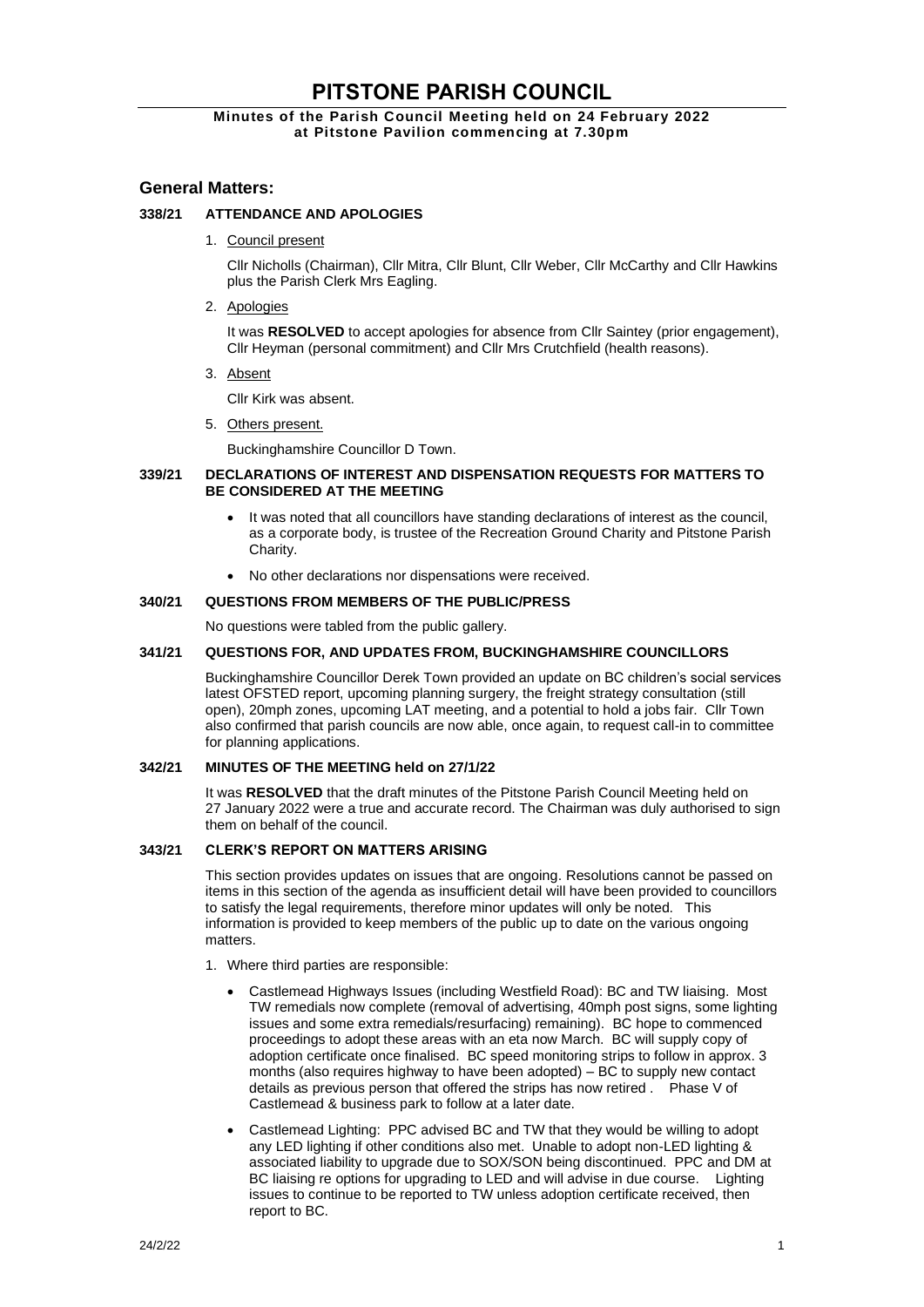- Castlemead Public Open Space Phase III: TW to transfer to BC. Latest delays caused by legal complications (original landowner requesting BC enter a Deed of Covenant). Review again April 2022.
- Rushendon Furlong road marking: query raised with Buckinghamshire Council. Traffic Management advise that policy prevents road markings at this location. Development Management to supply a copy of the policy.
- Rushendon Furlong Street Lighting: the parish council has agreed with Croudace to adopt the street lighting and illuminated bollards on provision that the stipulated conditions and contributions are met. BC to adopt highways prior to PPC adopting. Not on maintenance yet as unresolved sewerage issue, will be a few months yet. PPC not required to adopt until close of 12-months maintenance period.
- Bellway Open Space & LEAP: PPC has agreed to adopt the open space within Vicarage Road post completion certificate being issued by BC & 2-year maintenance period by developer. Playground opened to public at end August 2020. S106 also provides for maintenance monies (£tbc). Monitor drainage problem to ensure resolved. BC Leisure to investigate completion.
- Bellway Street Lighting: the parish council has resolved that it would be willing to adopt the street lighting within the development. BC to adopt internal highways (following 12m maintenance period) prior to PPC adopting lighting. See above, eta Oct 22.
- PDA: £74k towards enhancing local bus services (asked BC to confirm what this can be spent on, they will investigate and advise in January) and £37k contribution to Pitstone Safety Scheme.
- PDA Lighting: The Parish Council has approved the one column on Vicarage Road opposite the new entrance (replaced previous column 4 from other side of road). UK Power Networks were due to connect on 10/2/22. Internal roads will be private and therefore no requirement to adopt lighting.
- PDA replacement car park: Illuminated car park will pass to the parish council along with the MUGA. Extra lighting column agreed by NKH.
- PDA MUGA: Discussions continue with NKH and BC re remedial works. NKH advised original MUGA panels are no longer available. Playdale are still offering the Classic MUGA for sale – see update under agenda item.
- PDA commercial areas: NKH now submitted second set of planning applications to BC to try and convert use to residential. Due to be considered by the parish council on 10/3/22.
- PDA open space: Transferring to "Ravensmoor (Pitstone) Management Co Ltd" and not Pitstone Parish Council.
- Land off Westfield Road/'The Mounds': with Taylor Wimpey.
- TfB Issues:

Reconstruction of Vicarage Road footpath from Tun Furlong towards Church Road added to capital footway program (eta 2024) Glebe Close, Queen Street and Albion Road carriageway resurfacing – currently in progress. Queen Street collapsed footpath – hope to undertake with above highway resurfacing. Marsworth Road resurfacing (no date visible) Cut back overgrowth along path from Westfield Road to Marsworth (being programmed)

- Safety Scheme works by Westfield Road junction: unable to progress until Westfield Road adopted by BC.
- Safety Scheme works along Marsworth Road: On hold until funding can be identified.
- Cycle Path to Tring station (HCC/CRT/BC): Canal & River Trust have developed some ideas for the cycle access improvements onto the towpath from Marshcroft Lane. They don't have any drawings to share at present. HCC trying to liaise with BC to discuss what they need to approach the developers to provide approval of the works as the agreement was fairly tightly drawn between them and the developers (advised that it is not progressing very fast). HCC are pursuing investigations into increasing the verge grass cutting to make it a little easier for those walking to and from the Station.
- Aldbury flooding BC exploring expanding flood mitigation project to include run-off from Pitstone into Aldbury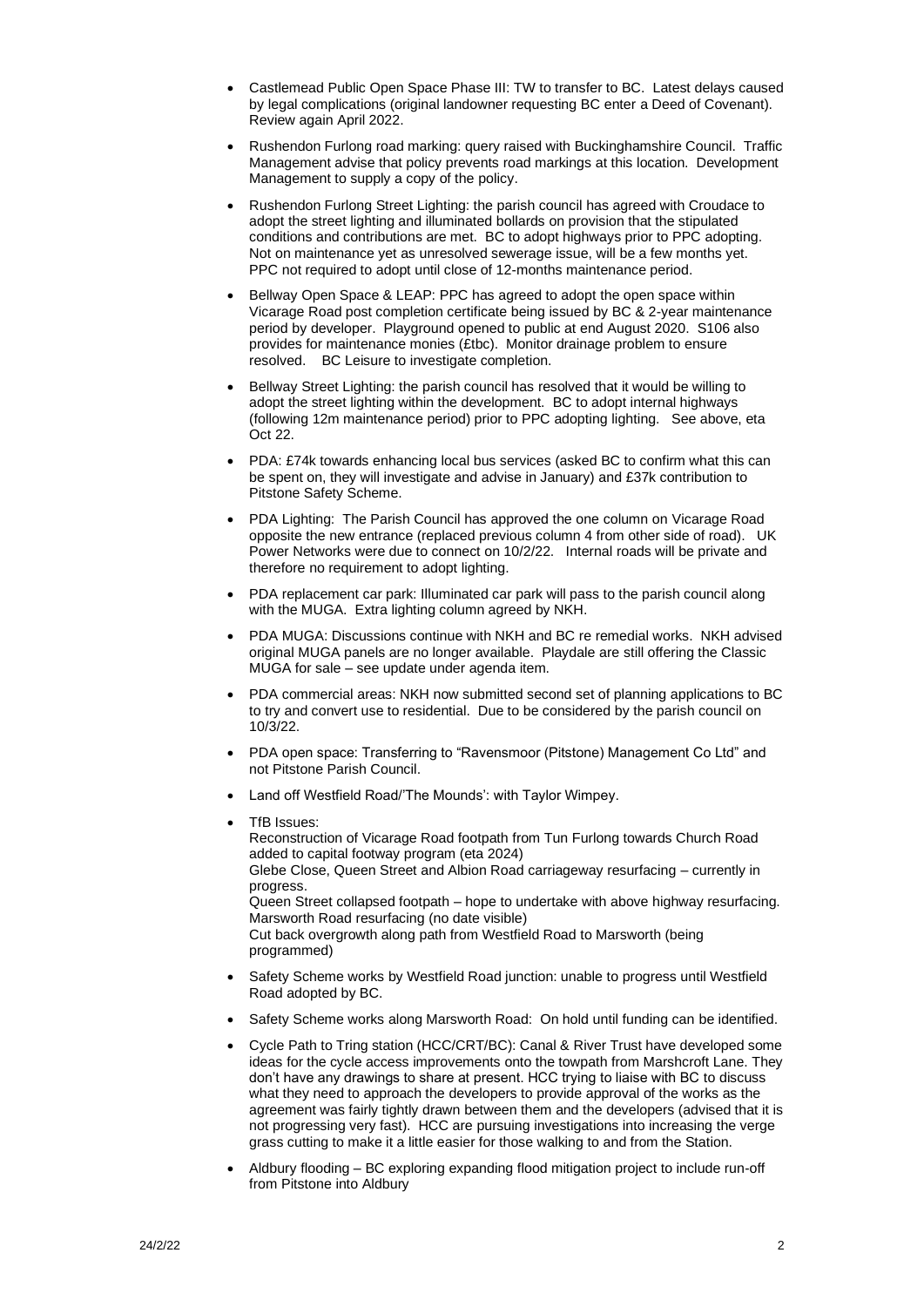- Mapping Rights of Way: Pitstone aspect of project being undertaken by local resident volunteer, 2026 deadline been abolished.
- Pitstone Memorial Hall Charity car park: PMH investigating with NKH.
- PAA investigating potential provision of water tap at site & will provide further details in due course so that PPC can submit an application for approval by National Trust
- Parking restrictions near quarry BC final adoption and response due shortly.
- B489 derestriction of B-road and 7.5 tonne limit: BC/TfB advised that this could not be considered until the proposed Ivinghoe freight strategy has been implemented.
- 2. Within the scope of the parish council:
	- Village web site: Cllr Nicholls creating Whistle Blowing/Safeguarding page.
	- Community Bus investigation: Believe BC holding £10k of funds for Sustainable Transport arising from Rushendon Furlong development, plus approx. £7k of funds that were unused from the shelter/rtpi project. Therefore approx. £17k available from BC. PDA contribution tbc – BC analysing the data and will respond shortly.
	- Community Board Funding Application re Local Wildlife Site information boards still not received formal confirmation and funding offer from the Board.
	- Tennis/Netball/5-aside floodlit court: PPC to revert to TLC with detailed proposals.
	- Bird box project completed.
	- MUGA bins/litter once facilities/land handed back to PPC may wish to consider additional litter bins for this location.
	- PAA long term aspiration for additional allotment land within the parish.
	- Double lane practice cricket nets (a) planning application submitted (b) BC approved increase in S106 funding to £22,367 (c ) occupational licence drafted and submitted to I&PUCC for comment.
	- Memorial Bench for Will Rutt discussions ongoing.
	- Additional bench for Glebe Close VAHT has advised that they can grant permission for a bench. They will respond shortly as to whether they can help fund.
	- Volunteer PPP Editor recruitment ongoing.
	- Her Majesty's Platinum Jubilee 2022 tree & plaque, rename room & plaque not yet done
	- Sound absorbing panels for pavilion under investigation and will be tabled on a future full council agenda due to the cost.
	- Bus shelters on Westfield Road long term aspiration. TW previously refused permission. Revisit once BC adopted the highway.
	- Additional trees on Recreation Ground longer term aspiration. Review once skate park and footways installed.
	- Volunteer of the Year to be presented to recipient at Annual Assembly.
	- 1 street-light lantern on Cheddington Road awaiting fix for supply issues eta up to 25 business days.
	- Pavilion disabled car park spaces & patch new surface treatment and markings now complete so final certificate to be issued and retention released.
	- Please refer to Sports & Leisure Committee minutes for full list of S&L related Matters Arising.

## **344/21 CORRESPONDENCE**

The list of correspondence received was noted including the BC Constituency Consultation which will be added to the March agenda.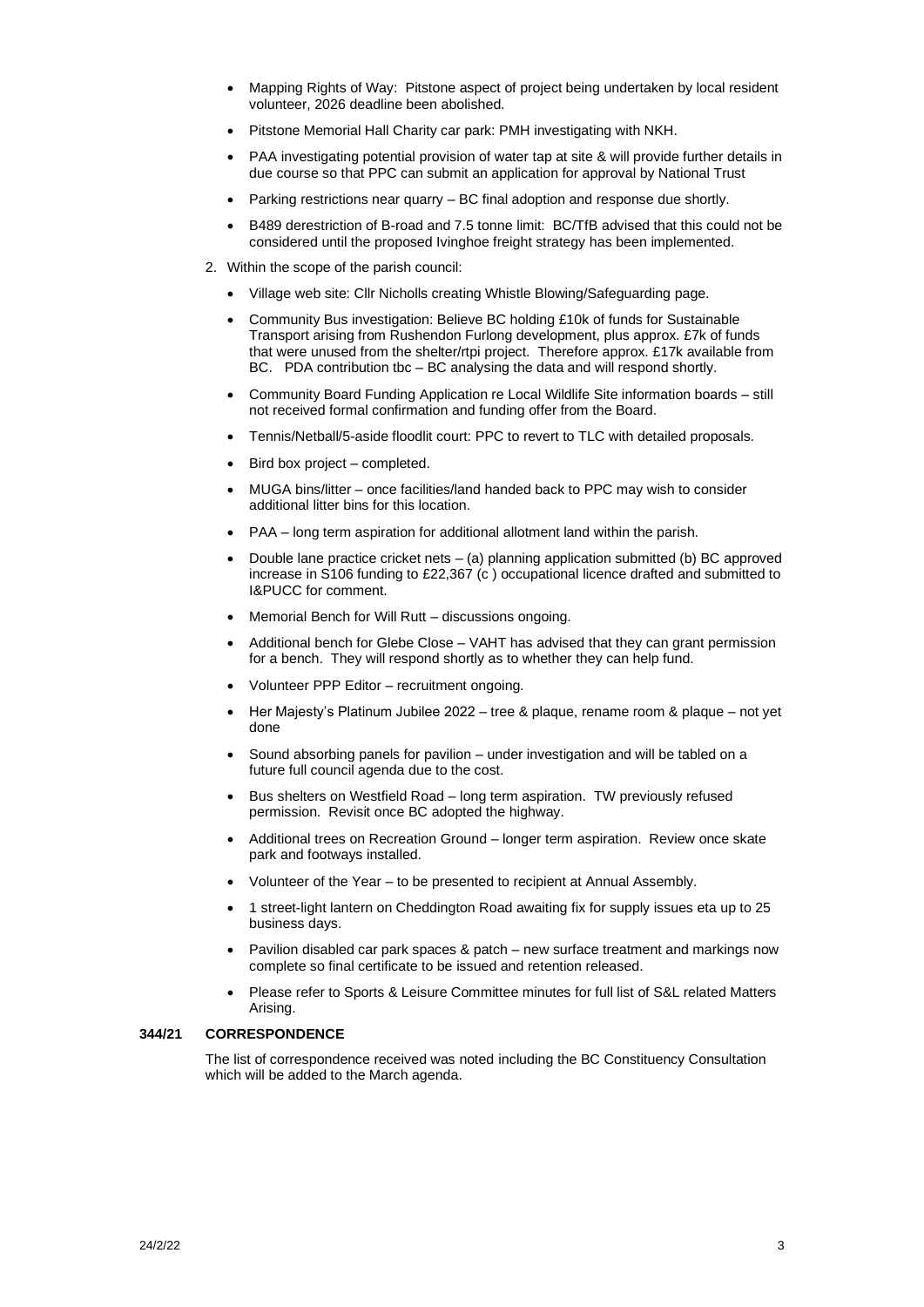### **345/21 VACANCY OF PARISH COUNCILLOR**

- 1. It was **RESOLVED** to appoint Ms Amy Dragon as Co-opted Parish Councillor, to serve the remaining term of office. A warm welcome was extended.
- 2. It was noted that the candidate could not be present, so the Declaration of Acceptance of Office and Register of Interests will follow shortly.

# **Committee Matters:**

# **346/21 PLANNING COMMITTEE**

1. Minutes

It was noted that no committee meeting had been required during the month and therefore no minutes/report were due.

- 2. Application Consultations
	- Pitstone Recreation Ground; 22/00418/APP; [Replace the original single lane cricket](https://publicaccess.aylesburyvaledc.gov.uk/online-applications/applicationDetails.do?activeTab=summary&keyVal=R6Z90ICLMFD00&prevPage=inTray)  [practice nets with improved modern double lane cricket practice nets.](https://publicaccess.aylesburyvaledc.gov.uk/online-applications/applicationDetails.do?activeTab=summary&keyVal=R6Z90ICLMFD00&prevPage=inTray) The parish council is the applicant in this instance. No objections were received as a result of the notification program. It was therefore **RESOLVED** to advise BC that the parish council wished to support our application.
- 3. Decisions notified by Buckinghamshire Council.
	- Mill View Groomsby Drive Ivinghoe, 21/02346/APP; Demolish existing rear conservatory and raised patio. Erect single storey rear extension in place of conservatory and new office at lower ground level with patio above. Replace all existing windows and add solar panels on rear elevation: BC approved.
- 4. Applications outstanding with Buckinghamshire Council.

Rear of the Bell (Haldi), Land to The South of Marsworth Road and The West Of Vicarage Way (PDA commercial areas), 1 Beacon Court, Plot C on Westfield Road, Morton House at 9 Beacon Court.

5. Enforcement outstanding with Buckinghamshire Council.

27 Campbell Lane (20/00443/CONB) – enforcement notice issued. Must be restored to original conditions by 1/2/2022 (also see appeal below).

- 6. Appeals outstanding
	- Land off Cheddington Road, Pitstone; 21/00908/APP; Appeal Ref: 21/00064/NONDET; Planning Inspectorate Ref: APP/J0405/W/21/3276552. Appeal lodged with Planning Inspectorate (PI) for non-determination.
	- 27 Campbell Lane; Enforcement ref: 20/00443/CONB, Appeal ref: 21/00078/ENFNOT; Planning Inspectorate Ref: APP/J0405/C/21/3285648. Appeal to be determined by Planning Inspectorate (PI) relating to the issue of the enforcement notice.
- 7. Other
	- It was noted that two further application consultation have been received relating to the 2 commercial areas within the Nicholas King Homes development (22/00452/APP for the restaurant/pub site and 22/00451/APP for the nursery site). These will be considered at a Planning Committee meeting convened for 10/3/22. Neighbour Notifications undertaken.
	- It was **RESOLVED** to ask BC to grant a further week on the response deadline to allow for drafting of the detailed response.
	- It was noted that an application consultation had been received in relation to 33 Chequers Lane, which will be added to the 10/3/22 agenda.

# **347/21 SPORTS AND LEISURE COMMITTEE AND RELATED MATTERS**

1. Minutes

It was **RESOLVED** to note receipt of the draft minutes of the committee meeting held on 10/2/22.

2. BT Analogue Switch Off

ACE still investigating whether the pavilion alarm systems might be affected by the BT analogue switch off and whether any line upgrade is required.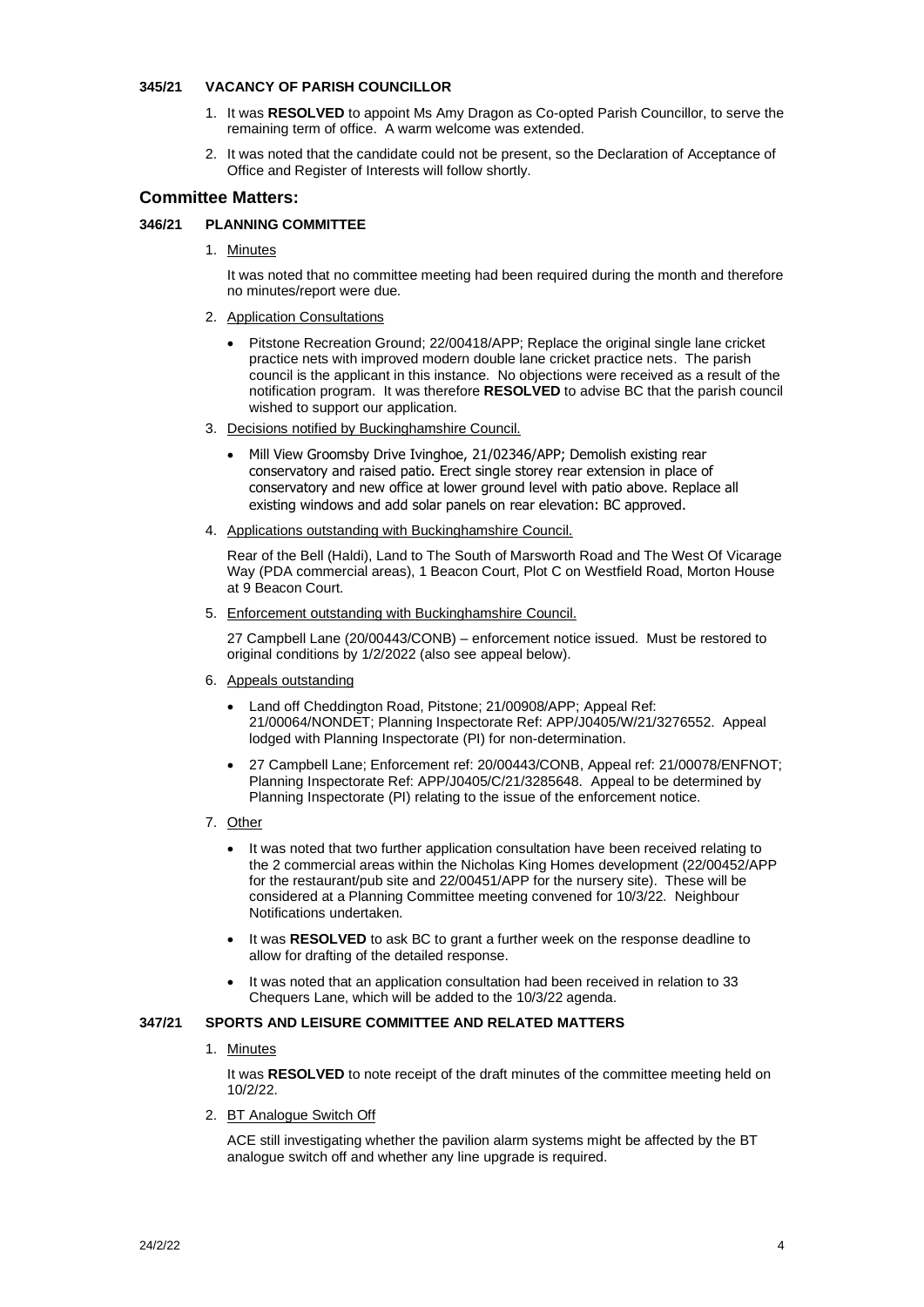3. Cold water disinfection and retesting at pavilion

It was **RESOLVED** to appoint GES to carry out a full service of all TMVs at the pavilion site (£525 + VAT), then disinfect and retest the cold water supplies (£225 + VAT).

4. Guttering at pavilion

It was **RESOLVED** to appoint J Leonard Ltd (£350) to repair/replace the damaged guttering ahead of the mesh cage protection.

5. Confidential matter referred to by the Recreation Ground Charity

It was noted that the applicant had decided not to progress with their venture at present.

6. Storm damage

It was noted that the storm had blown the maintenance gates at the pavilion off their hinges – J Leonard repaired and resecured. Hinges on bin store gates replaced by Facilities Manager as had worked loose. 1 basketball support strut broken, which will be addressed by the Café Manager. Some broken fence panels at the allotment site caused by falling tree owned by the Heritage Museum. It was **RESOLVED** to meet these costs. It was **RESOLVED** not to seek compensation from the museum.

## **348/21 STAFFING COMMITTEE AND RECRUITMENT MATTERS**

1. Minutes

It was noted that no committee meeting had taken place during the month and therefore no minutes were due.

2. Overtime

It was noted that the previous quarterly payment of overtime had resulted in a National Insurance contribution issue for both employee and employer, which is non-recoverable. It was **RESOLVED** to adhere to HMRC recommendation to pay overtime monthly to avoid the issue in the future.

3. NJC Pay Award

It was noted that the NJC had still not confirmed any pay award that might be applicable for the current financial year (2021-22). It was **RESOLVED** to wait until any official announcement before implementing any award, and noted that this may result in 12 months+ of backdated increase.

4. PPP Vacancy

It was noted that no applicants had come forward following publicity in the last magazine and **RESOLVED** to re-advertise locally. Time commitment approx. 2 days per quarter.

5. Training

It was **RESOLVED** to approve attendance for Cllr Weber on BALC 'Charitable Trust and Parish Councils, Navigating the Minefield' training on 9 & 10/3/22. Cost £49.99.

# **Charity Matters:**

## **349/21 PITSTONE PARISH CHARITY**

It was noted that the next charity meeting was scheduled for later in the evening of 24/2/22.

# **350/21 PITSTONE RECREATION GROUND CHARITY**

It was noted that the next charity meeting was scheduled for later in the evening of 24/2/22.

# **Working Group Matters:**

## **351/21 YOUTH CAFÉ**

It was noted that the Café Manger would be presenting to Year 6 at Brookmead on 6/4/22. It was noted that a Youth Café worker from Buckinghamshire Council would be visiting the café.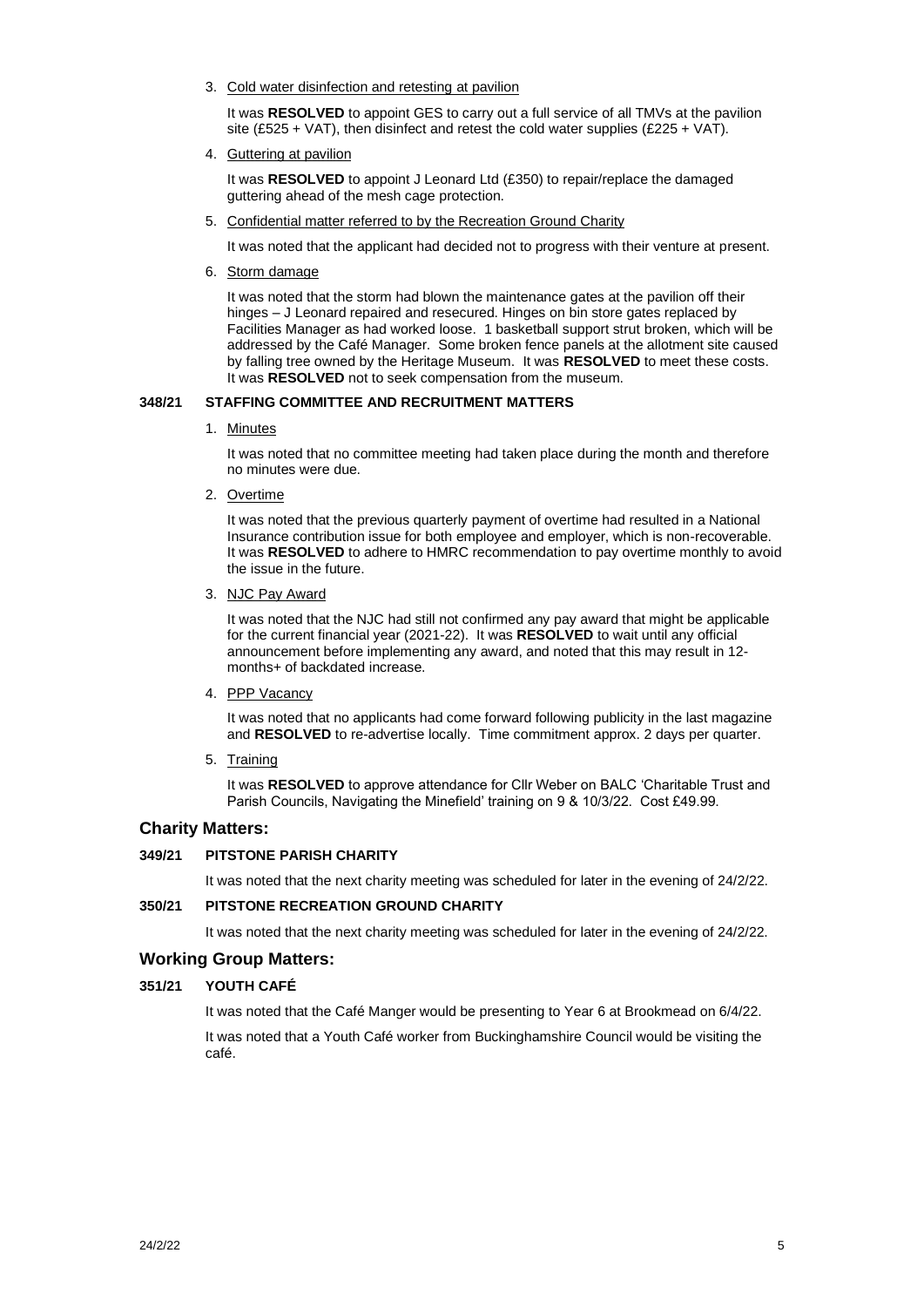#### **352/21 PITSTONE DEVELOPMENT AREA**

- 1. It was noted the discussions were ongoing between Nicholas King Homes, Pitstone Memorial Hall Charity, Buckinghamshire Council and Pitstone Parish Council regarding several issues relating to the MUGA, car park and hall car park.
- 2. It was noted that Playdale had confirmed that the AE450 was still available. They had agreed to visit site and submit a quotation for the work they believed needs to be undertaken (29/3/22) and return to present their findings (26/4/22). It was **RESOLVED** to advise BC and invite them to attend.
- 3. It was noted that PMH were investigating what legal action could be taken against NKH in relation to the car park.
- 4. It was noted that it had been reported that unknown personal trainers were utilising the MUGA for weight training etc. The MUGA is still the responsibility of NKH. The parish council can't erect any signage until it is able to adopt the facility. It was therefore **RESOLVED** to take no action at present but to ensure that clear signage is erected prohibiting such use once we are able.
- 5. It was noted that the car park was being utilised by NKH residents and PMH had expressed concern about non-availability of capacity of the car park for hall and recreation ground users. It was **RESOLVED** to write to NKH residents as they may not be aware. It was **RESOLVED** to ensure that clear signage is erected once PPC adopts the car park.

## **Other Matters:**

### **353/21 DEVOLVED SERVICES**

- 1. It was **RESOLVED** to issue a hedge cutting notice to 2a Cheddington Road re the footpath by the letterbox.
- 2. It was noted that, as part of the Bucks Tree Mission, that BC had planted 3 trees in the grass verge of Marsworth Road. BC had confirmed that they would take responsibility for the ongoing care and remedial works for these trees, and that they were excluded from the Devolved Service agreement. The parish council's devolved service contracted has been advised that the trees were officially planted and to adjust the grass cutting requirements at this location accordingly.

#### **354/21 SKATE PARK AND CONNECTING PATHS**

- 1. The site progress meetings from 11/2/22 and 25/2/22 were noted. It was noted that the footpath would be 1.8m in width throughout, and route determined. Construction was progressing well and on schedule.
- 2. D Rollins to submit proposals for a skate park event. Inventory taken of Vans goods held that might be utilised during event.

### **355/21 PITSTONE COMMUNITY CAR SCHEME**

It was **RESOLVED** to adopt the full suite of Community Car Scheme policies and documents following the annual review. The Chairman was duly authorised to sign on behalf of the council.

## **356/21 COMMUNITY BROADBAND / FIBRE TO PROPERTY**

- 1. It was **RESOLVED** to approve the draft leaflet, banner, PIA and webpage.
- 2. It was **RESOLVED** to approve the cost of leaflet and banner printing.
- 3. It was **RESOLVED** that working party and council members/staff would hand distribute the leaflet to all homes and business units that are currently not serviced by ultrafast broadband. Proposed distribution list to be circulated.
- 4. It was **RESOLVED** to also ask for Brookmead's help to issue out to parents via email.
- 5. It was **RESOLVED** to set the end date for registrations of interest as the end of April.
- 6. It was **RESOLVED** to check with Church Road co-ordinator if installation required homeowners drives to be dug up.

#### **357/21 HIGHWAYS**

1. Pitstone and Ivinghoe Safety Scheme works by Brookmead School

Cllr Weber provided feedback from the presentation held on 9/2/22. It was **RESOLVED** to ask IPC to provide further information about the proposed pencil bollards to enable proper consideration of the options. The next presentation will be on 23/3/22.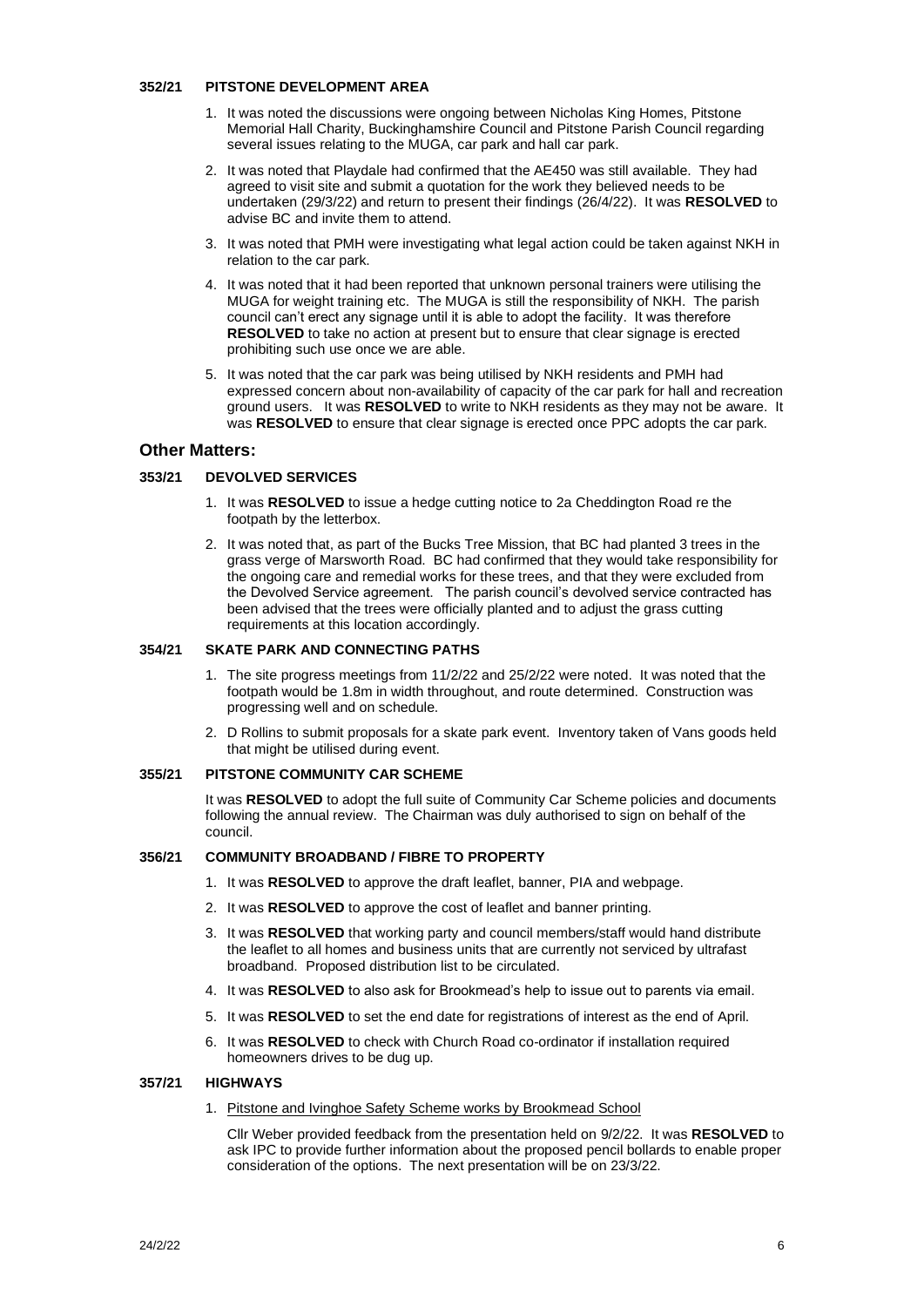#### 2. mVAS reports

The mVAS reports for the two units on Westfield Road were considered. Both units had seen decreases in the 85<sup>th</sup> percentile speeds since the remedial works had been implemented.

#### **358/21 CONSULTATIONS**

- 1. The upcoming Luton Rising consultation event about the expansion of Luton airport taking place at Pitstone Memorial Hall was noted. This consultation will therefore appear on the March agenda.
- 2. It was noted that a further consultation had been received from The Boundary Commission relating to proposed Buckinghamshire Council Constituencies, which would also be tabled on the March agenda.

#### **359/21 POLICIES**

It was **RESOLVED** to approve the annual review of the Policy on the Reporting of Meetings. The Chairman was duly authorised to sign on behalf of the council.

#### **360/21 EVENTS – PARTY IN THE PARK 16/7/22**

- 1. It was **RESOLVED** to approve the documents submitted by Party in the Park, from a Local Authority point of view.
- 2. It was **RESOLVED** to accept the quotation from Eclipse Sound for the stage (£1,400 + VAT) and to request an invoice for the deposit of 30%.
- 3. It was **RESOLVED** to grant permission for 2 x banners at the Recreation Ground and Pavilion on the standard terms.
- 4. It was noted that no request had been made by the committee re assistance with litter picking at present.

## **361/21 2022 CHILDREN'S COMPETITION**

Item carried forward to the March meeting.

## **362/21 ANNUAL PARISH ASSEMBLY - 19/5/22**

- 1. It was **RESOLVED** to approve the draft agenda once the final speakers have been confirmed (Thames Valley Police and the Town Lands Charity still to confirm). Presentations to be given by Cllr Nicholls and Blunt. Buckinghamshire Councillor Derek Town offered to invite our MP.
- 2. It was **RESOLVED** to print the agenda separately and enquire if these could be distributed with PPP.
- 3. It was **RESOLVED** to enquire if the Facilities Manager could assist with the provision of refreshments, set up, clear up etc. Community Transport Co-ordinator to man a stand and speak to residents about signing up as a Car Scheme volunteer. No presentation/stand required by Pitstone Allotment Association.

### **363/21 BUCKINGHAMSHIRE COUNCIL OPEN SPACE**

The feedback from the initial discussions with residents was noted.

It was **RESOLVED** to respond to Buckinghamshire Council and confirm the previous terms but explain the current S106 situation.

#### **364/21 GREAT BRITISH SPRING CLEAN 25/3/22-10/4/22**

It was **RESOLVED** to publicise this event, as in previous years. No further assistance required.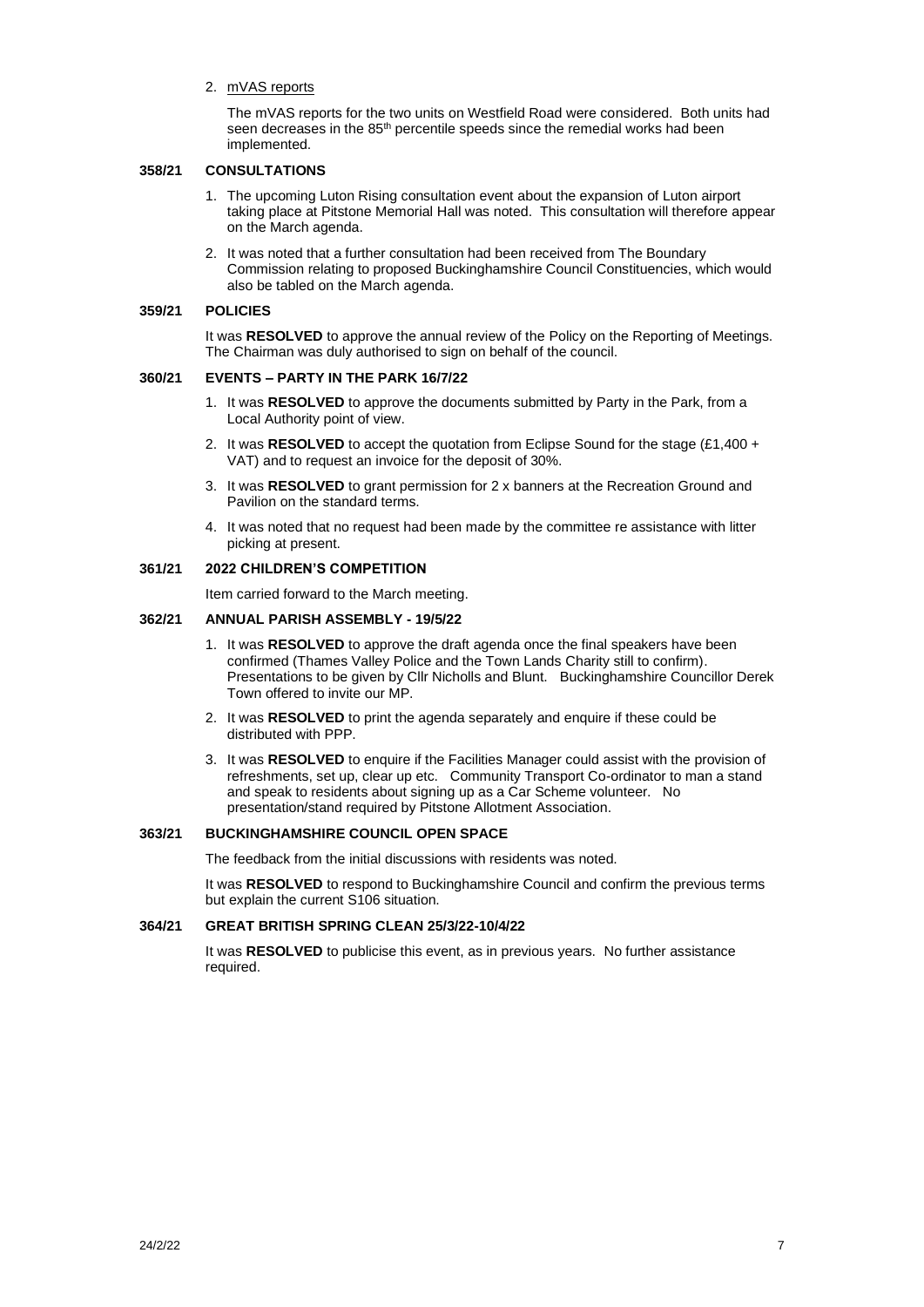#### **365/21 ISSUES RAISED BY MEMBERS OF THE PUBLIC**

- 1. It was noted that a response from Buckinghamshire Council was still outstanding with regards to Hever Close.
- 2. It was noted that VAHT were investigating whether any funding could be contributed towards an additional bench by Glebe Close.
- 3. It was noted that an enquiry had been received relating to IT support. The resident will respond in due course if they decide to progress.
- 4. No other matters raised by residents.

# **Financial Matters:**

## **366/21 FINANCIAL MATTERS**

1. Post grant report from Pitstone Memorial Hall Charity

It was noted that PMH had now spent the £6k grant provided by the parish council on roof repairs. The grant covered the entirety of the invoice.

Buckinghamshire Councillor Derek Town departed the meeting.

2. Rushendon Furlong S106

Still waiting for confirmation from Buckinghamshire Council of any implications relating to S106 funds that were not specifically allocated to a site/project within their legal agreements. However, the provision towards the double lane cricket practice nets has been approved.

3. Staff Overtime

It was **RESOLVED** to approve the payment of 20 hours of overtime for the parish clerk incurred during January. It was noted that no overtime had been required by the Parish Assistant during January.

4. Complaint Raised with NPower re UMS Migration

The above complaint was noted. NPower has suspended invoices to the parish council whilst they investigate. In the meantime, a £25 goodwill gesture in compensation for their miscommunication has been paid.

5. VAT Return

It was noted that the monthly VAT return had been submitted. HMRC to refund £8.249.45 to PPC in relation to the 1-31/1/22 period.

6. Financial Summaries and Expenditure

The bank reconciliation, financial summary, confidential salary payments, pavilion & allotment monthly summaries, skate park project financial summary, pavilion new building financial summary, budget monitor, debtors and creditors were noted.

It was **RESOLVED** to make the payments outlined in the financial summary and two councillors were granted approval to enact the bacs transfers. The Chairman was granted authority to sign the financial papers on behalf of the council.

7. Internal Controls

It was noted that the Internal Controls had been undertaken with no issues or actions arising.

8. Internal Audit

It was noted that IAC Ltd had advised that the parish council would need an Investment Policy. Document to be drafted and presented for consideration at the March meeting. No other issues had arisen during the Phase I internal audit.

# **Reports & Other:**

## **367/21 REPORTS**

- 1. The feedback circulated by Cllr McCarthy following the Wing and Ivinghoe Community Board meeting on 16/2/22 was noted.
- 2. The vehicle damage to the illuminated bollard by Westfield Road roundabout was noted, along with several bollards damaged during the recent storms and one bollard that needed collection from open space. All issues have been reported to Buckinghamshire Council.
- 3. PAA to provide their latest risk assessment for consideration by the council at the March meeting.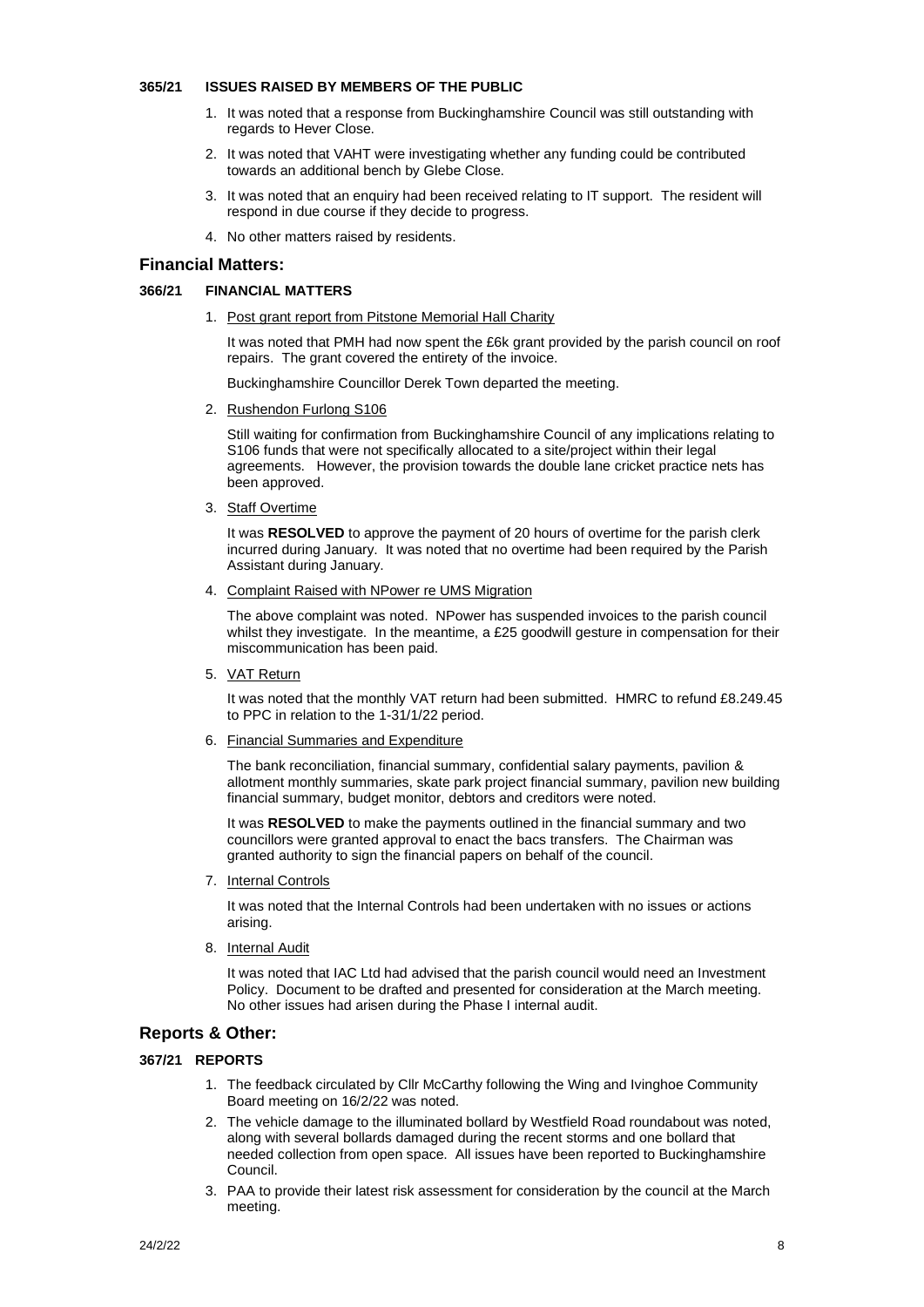- 4. Thames Valley Police provided the latest crime figure update, which would be published electronically.
- 5. The lifting of the final covid regulations was noted. Actions arisen have already been carried out at the pavilion.
- 6. Storm damage around the village reported to various responsible bodies.
- 7. Flooding issues at Westfield Road / Marsworth Road junction to be reported to TfB again.
- 8. The other minor reports were noted but not discussed in detail.

#### **368/21 OTHER**

1. Date and Time of Next Meeting

It was noted that the next full Parish Council meeting would take place on 31 March 2022.

- 2. The following items were noted for inclusion on the agenda
	- Determine response to LuTon Rising consultation on the expansion of Luton Airport & feedback from the consultation event at PMH on 25/2/22
	- Consider/pay any final Chairman's expenses
	- Arrange PAT tests for youth café equipment over Easter holidays
	- Review pavilion, recreation ground and event hire fees.
	- Determine pitch strategy for forthcoming season.
	- Consider quotations for annual playground inspections.
	- Approve contractual annual incremental grade increase for clerk.
	- Approve increase in hourly rates in line with increase in National Minimum Living Wage.
	- Consider/approve submission for PPP (deadline 21/3/22).
	- Determine whether to undertake Cheddington Road or Vicarage Road for LED roll out in 2022/23 so that the lanterns can be ordered ahead of installation.
	- To approve renewal of PRS/PPL licence for pavilion.
	- Constituency consultation.
	- PAA risk assessment.
	- No other items were raised for inclusion.
- 3. Reminders and Forthcoming Events

The following reminders & events were noted:

- Parish Council meetings: 31/3/22, 28/4/22, 26/5/22, 30/6/22, 28/7/22, 1/9/22, 29/9/22, 3/11/22, 24/11/22, 5/1/23.
- Sports and Leisure Committee meetings: 10/3/22, 14/4/22, 12/5/22, 9/6/22, 14/7/22, 11/8/22, 8/9/22, 13/10/22, 10/11/22 and 8/12/23.
- Planning Committee meeting: 7.30pm on 10/3/22.
- PPP Publication dates: April, July (briefing deadline 2/6/22), October (briefing deadline 1/9/22), and January (briefing deadline 5/12/22).
- Additional Queen's Platinum Jubilee bank holiday 3/6/22 (late May bank holiday moved to 2/6/22)
- Floodlight planning permission valid until 3-8-2023
- P&IJFC vinyl banners: 7-21/9/21, 23/10-6/11, 19/4-3/5, 30/8-13/9.
- Party in the Park 16 July 2022.
- Play around the Parishes 10-12 on Thurs 18/8/22.
- BC Clerks Forum: 5/4/22.
- Luton Airport consultation event at Pitstone Memorial Hall 25/2/22.

## **369/21 CLOSURE OF THE PUBLIC SECTION OF THE MEETING**

There being no further business to transact, the Chairman thanked everyone for their attendance and closed the public section of the meeting. There were no members of the public present.